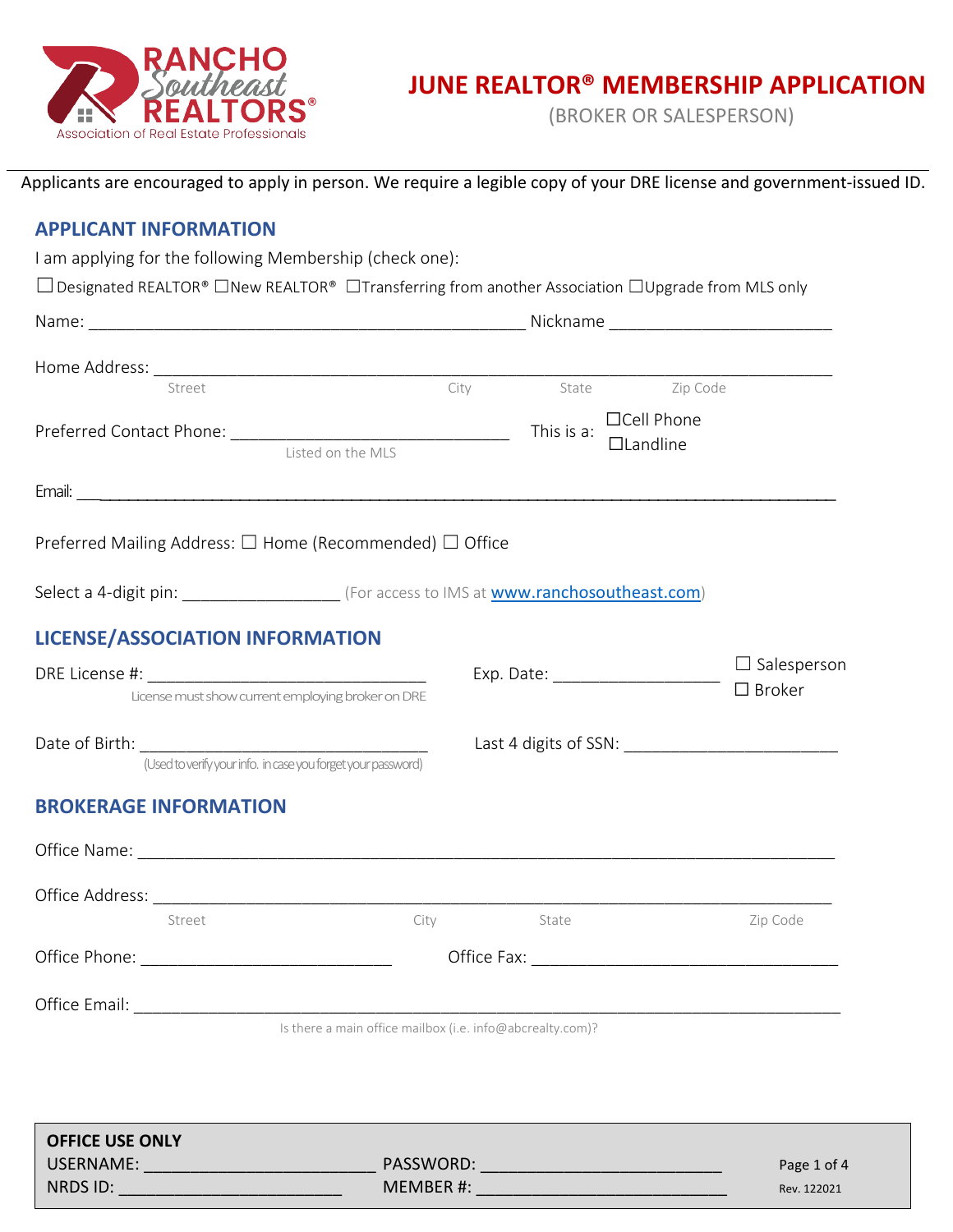# **SUPRA\***

Would you like Supra eKey access?  $\Box$  Yes  $\Box$  No  $\Box$  Yes, include a 4-digit pin: \_\_\_\_\_\_\_\_\_\_\_\_\_

\_\_\_\_\_\_\_\_\_\_\_\_\_\_\_\_\_\_\_\_\_\_\_\_\_\_\_\_\_\_\_\_\_\_\_\_\_\_\_\_\_\_\_\_\_\_\_\_\_\_\_\_\_\_\_\_\_\_\_\_\_\_\_\_\_\_\_\_\_\_\_\_

\*Optional downloadable app to open lockboxes for an additional \$50 activation fee plus monthly fee.

## **PAYMENT INFORMATION**

I authorize the Rancho Southeast REALTORS<sup>®</sup> to charge \$ on my: ☐ VISA ☐ MasterCard ☐ American Express ☐ Discover Card Number: \_\_\_\_\_\_\_\_\_\_\_\_\_\_\_\_\_\_\_\_\_\_\_\_\_\_\_\_\_\_\_\_\_\_\_\_ CVV: \_\_\_\_\_\_\_\_\_\_\_\_\_\_\_\_\_\_ Expiration Date: The Material Cardholder's Signature:  $\sqrt{ }$ 

Would you like to sign up for Autopay?  $\Box$  Yes  $\Box$  No\*

\*There will be a \$15.00 convenience fee added to installments 2-3 if not enrolled in autopay. June 2022 Installment schedule:

| Installment 1: June (Due when joining) | \$576.83            |
|----------------------------------------|---------------------|
| Installment 2: July 10                 | \$114.00            |
| Installment 3: August 10               | $\frac{$114.00}{ }$ |

# **REQUIRED ACKNOWLEDGMENTS**

A non-refundable processing fee of \$75 will be assessed all applicants. Rancho Southeast REALTORS®, C.A.R., NAR, and MLS membership dues are non-refundable. Only C.A.R and NAR fees are transferrable in the event of switching Associations after joining Rancho Southeast REALTORS®.

### TERMS & CONDITIONS OF SERVICE

- I agree to abide by the bylaws, policies, and rules of the Rancho Southeast REALTORS®, California Association of REALTORS®, and National Association of REALTORS®.
- I understand that the professional designation REALTOR® is a federally registered trademark of the National Association of REALTORS ® (N.A.R.) and use of these designations are subject to N.A.R. rules and regulations. I agree that I cannot use this professional designation until this application is approved, I further agree that should I cease to be a REALTOR® I will discontinue use of the term REALTOR®.
- I authorize Rancho Southeast REALTORS® or its representatives to verify any information provided by me in this application by any method including contacting the California Department of Real Estate, my current or past responsible Designated REALTOR®, or any Association or MLS where I held, or continue to hold, any type of membership. I further authorize any Association or MLS where I held, or continue to hold, any type of membership to release all my membership or disciplinary records to this Association, including information regarding; (i) all final findings of code of ethics violations or other membership duties within the past three years, (ii) pending ethics complaints or hearings, (iii) unsatisfied discipline pending, (iv) pending arbitration requests or hearings, and (v) unpaid arbitration awards or unpaid financial obligations. I understand that any information gathered under this authorization may be used in evaluating my application for membership and future disciplinary sanctions. I waive any legal claim or cause of action against RSAOR, its agents, employees or members including, but not limited to slander, libel or defamation of character, that may arise from any action taken to verify, evaluate or process this application or other use of the information authorized and released hereunder.

P: (562) 860-5656 F: (562) 860-5536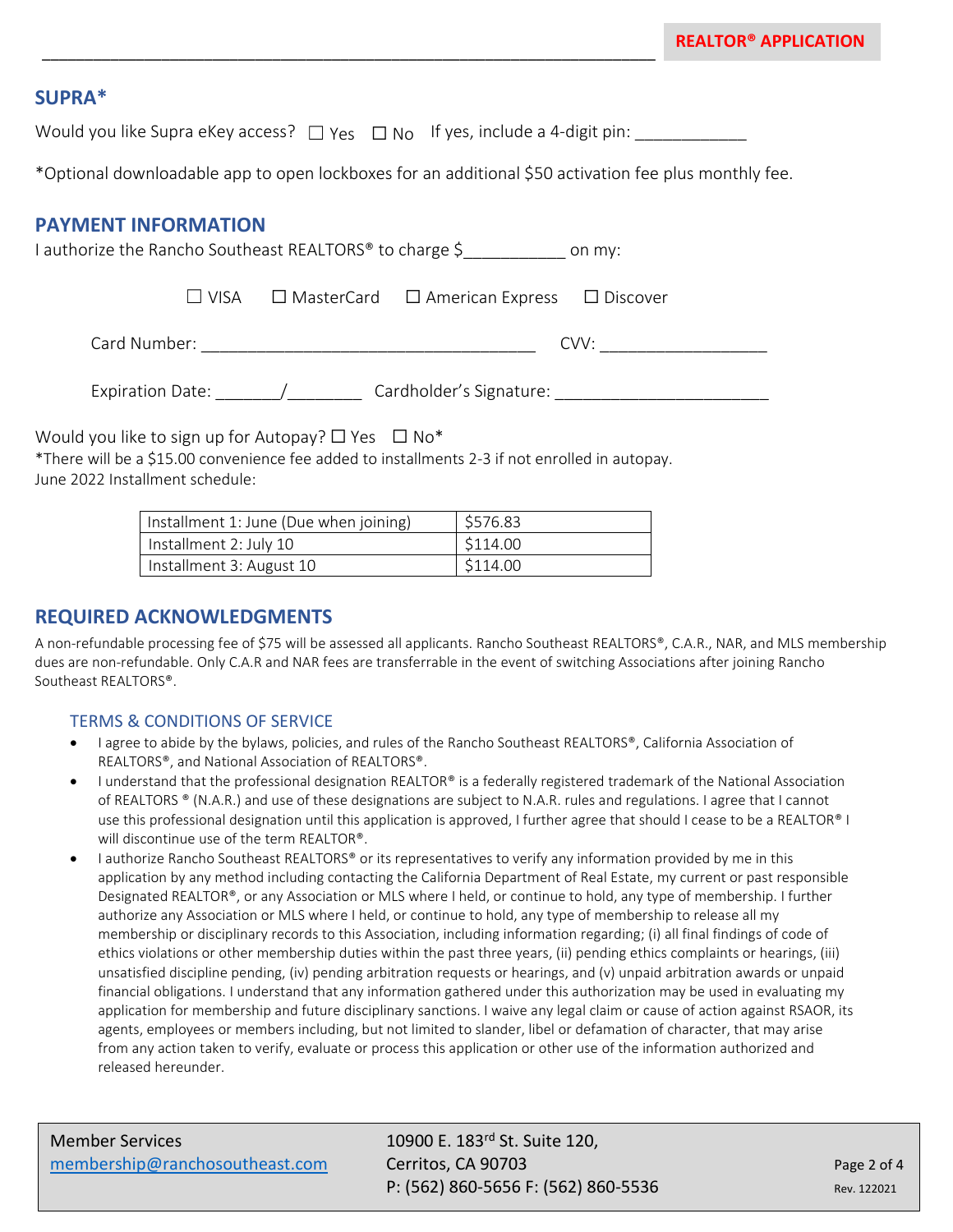Initials:

o Applicants who are sole proprietors, general partners, corporate officers, or branch office managers of a real estate firm shall certify: (1) they have no record of official sanctions rendered by the courts or other lawful authorities within the past three years for violations of (i) civil rights laws, (ii) real estate laws, or (iii) any felony or crime of moral turpitude, and (2) that they have not been suspended or expelled from an Association in the past three years for violations of the N.A.R. Code of Ethics. (2/22/07)

#### MLS Participation Agreement/Rules Acknowledgment

- I understand and agree that by becoming a broker participant or subscriber to the MLS, I agree to abide by the MLS Rules & Regulations, including but not limited to the following:
	- o I agree not to use the MLS data for any purpose other than to market property or support market valuations or appraisals as specifically set forth in the rules.
	- o I agree not to reproduce any portion of the active listings except as provided in the MLS rules.
	- o I agree not to download MLS data except as provided in the MLS rules.

\_\_\_\_\_\_\_\_\_\_\_\_\_\_\_\_\_\_\_\_\_\_\_\_\_\_\_\_\_\_\_\_\_\_\_\_\_\_\_\_\_\_\_\_\_\_\_\_\_\_\_\_\_\_\_\_\_\_\_\_\_\_\_\_\_\_\_\_\_\_\_\_

- o I agree not to allow anyone other than authorized participants, their subscribers and the clerical users as defined in the MLS rules to access any computer receiving MLS information. I agree not to transmit the information to any participants, subscribers and clerical users not authorized to access the system by the rules. I agree not to use MLS the to create another product except as may be used by the participate who downloaded the data in compliance with the MLS rules.
- o I agree I will not give or sell my password to any person nor make it available to any person. I further understand that the California Penal Code and the United States Code prohibits unauthorized access to computer data bases. I agree not to allow such unauthorized access by use of either any of my equipment or pass codes.
- o I understand that clerical users may be authorized to have limited access to the MLS for clerical support only. I understand that clerical users are not allowed to use the information in any way other than to provide such information to me. Persons performing any activities that require a real estate license are not eligible for this clerical user classification. I further understand that any violation by a clerical user employed by me, under contract with me or used by me is my responsibility and can result in discipline and ultimate termination of MLS services.
- o The security of many homeowners in the area depends on the security of the lockbox system. I will not lend or make available my lockbox key to any person, even if an authorized MLS user. I further understand that the Association can incur costs in securing the system if I fail to take adequate measures to protect my key and lockbox and that I may be held responsible for these costs. Indemnification: Cardholder agrees to indemnify and hold the Rancho Southeast REALTORS® and all of its respective officers, directors and employees harmless from any and all liability, obligations, or demands against them as a result of cardholder's loss or use of the card, including but not limited to, any and all liabilities, including attorney's fees, incurred by them as a result of damage or injury to premises or persons arising out of use by cardholder, or any other person, of the card.
- o I understand and agree that the above statements are in addition to the MLS rules, to which I have also agreed. Violation of any MLS rule may result in discipline, fine and ultimate termination of the service. In addition to that, my actions may cause damage to RSR which owns the MLS and RSAOR may pursue its legal remedies against me to recover such damages.

#### Initials: \_\_\_\_\_\_\_\_\_

#### Arbitration Agreement

A condition of membership in the Association as a REALTOR® and participation in the MLS is that you agree to binding arbitration of disputes. As a REALTOR® (including Designated REALTOR®), you agree for yourself and the corporation or firm for which you act as a partner, officer, principal, or branch office manager to binding arbitration of disputes with: (i) other REALTOR® members of this Association.

| Member Services                |  |
|--------------------------------|--|
| membership@ranchosoutheast.com |  |

10900 E. 183rd St. Suite 120. **Cerritos, CA 90703 Page 3 of 4** P: (562) 860-5656 F: (562) 860-5536